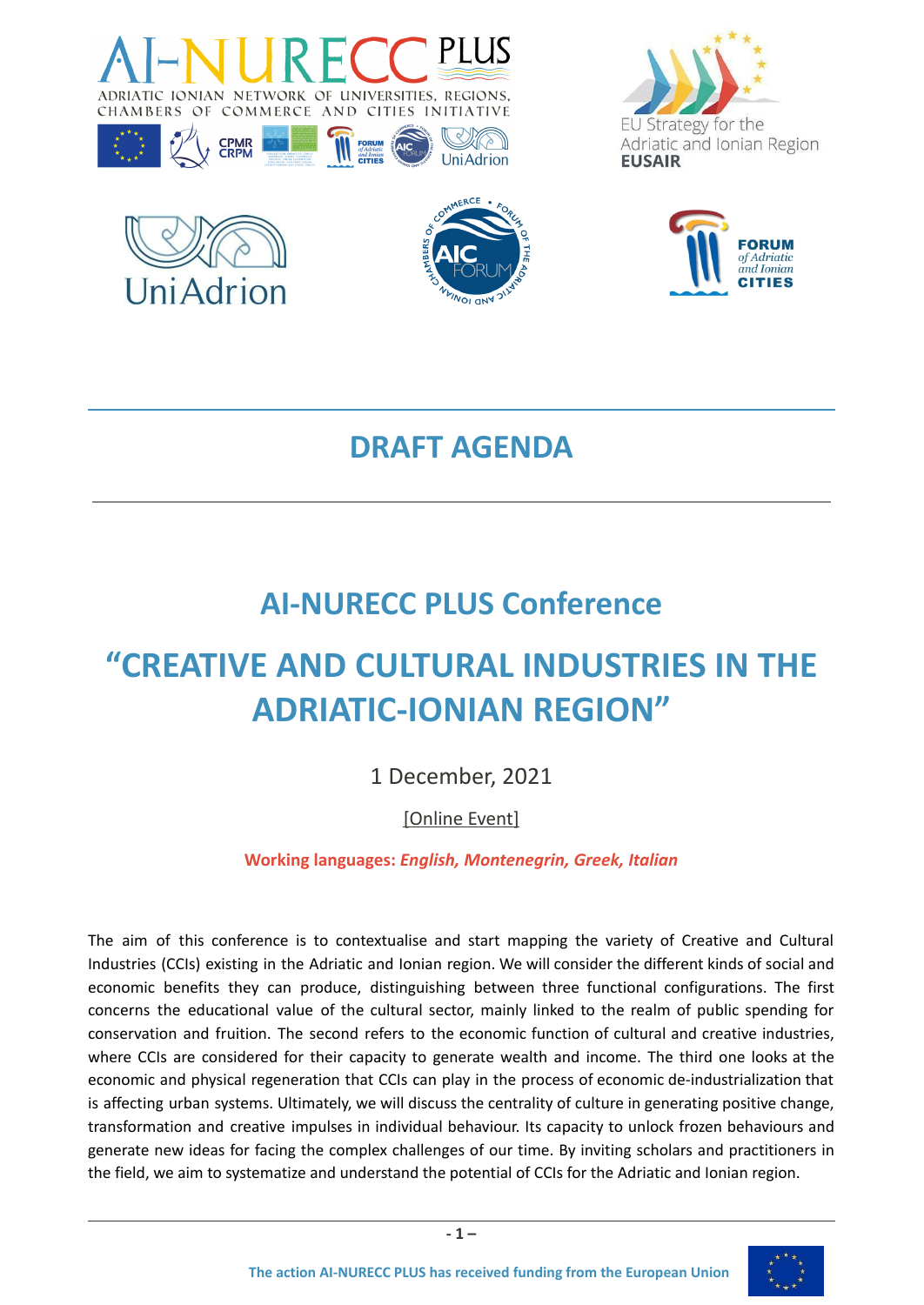

**FORUM** 





**CPMR**<br>CRPM



**UniAdrion** 



### **9:30-10:15 OPENING SESSION: "AI-NURECC PLUS AS A PLATFORM FOR THE CREATIVE AND CULTURAL INDUSTRIES OF THE ADRIATIC AND IONIAN REGION"**

*Moderator*: **Silvia Mangialardo**, Head of International Relations Office at Marche Polytechnic University and Representative of UniAdrion

- **Rovena Moçka**, Ministry of Tourism and Environment of the Republic of Albania, Coordinator of the EUSAIR Thematic Steering Group 4 on Sustainable Tourism, Current AII Chairmanship/EUSAIR Presidency of Albania [*tbc*]
- **● Fatbardh Sallaku**, President of the Association of Universities of the Adriatic-Ionian (UniAdrion) AI-NURECC PLUS Partner
- **● Joze Tomaš**, President of the Forum of the Adriatic and Ionian Chambers of Commerce (Forum AIC) - AI-NURECC PLUS Partner
- **● Ioannis Lolos**, President of the Forum of Adriatic and Ionian Cities (FAIC) AI-NURECC PLUS Partner
- **Stavros Kalognomos**, Executive Secretary of the Balkan and Black Sea Commission (BBSC),Conference of Peripheral Maritime Regions (CPMR) - AI-NURECC PLUS Coordinator
- **Eleni Hatziyanni***,* Policy Officer DG Mare Unit A3 | Sea-basin Strategies, Maritime Regional Cooperation & Maritime Security, EU Commission
- **Stefano Dominioni**, Executive Secretary of Enlarged Partial Agreement on Cultural Routes of the Council of Europe and Director of the European Institute of Cultural Routes

### **10:15-11:15 PANEL 1: "THE ADDED VALUE OF CULTURAL AND CREATIVE INDUSTRIES FOR THE ADRIATIC AND IONIAN AREA"**

*Chair*: **Paolo Seri**, Adjunct Professor of Territorial and Environmental Economics, Marche Polytechnic University (Italy)

- **● Aleksandra Djukic**, Associate Professor at the Faculty of Architecture, University of Belgrade (Serbia)
- **Ljupcho Smilev**, Councillor for Planning the Regional and Multilateral Cultural Cooperation, Sector for International Cooperation and Cooperation with UNESCO, Ministry of Culture, Republic of North Macedonia
- **Sara Fiorentino**, Adjunct Professor of Applied Physics to Cultural Heritage and Post-doc Research Fellow, Department of Cultural Heritage, University of Bologna (Italy)
- **Ivana Nikolić Popović**, President of the Croatian Competitiveness Cluster of Creative and Cultural Industries (Croatia) [*tbc*]